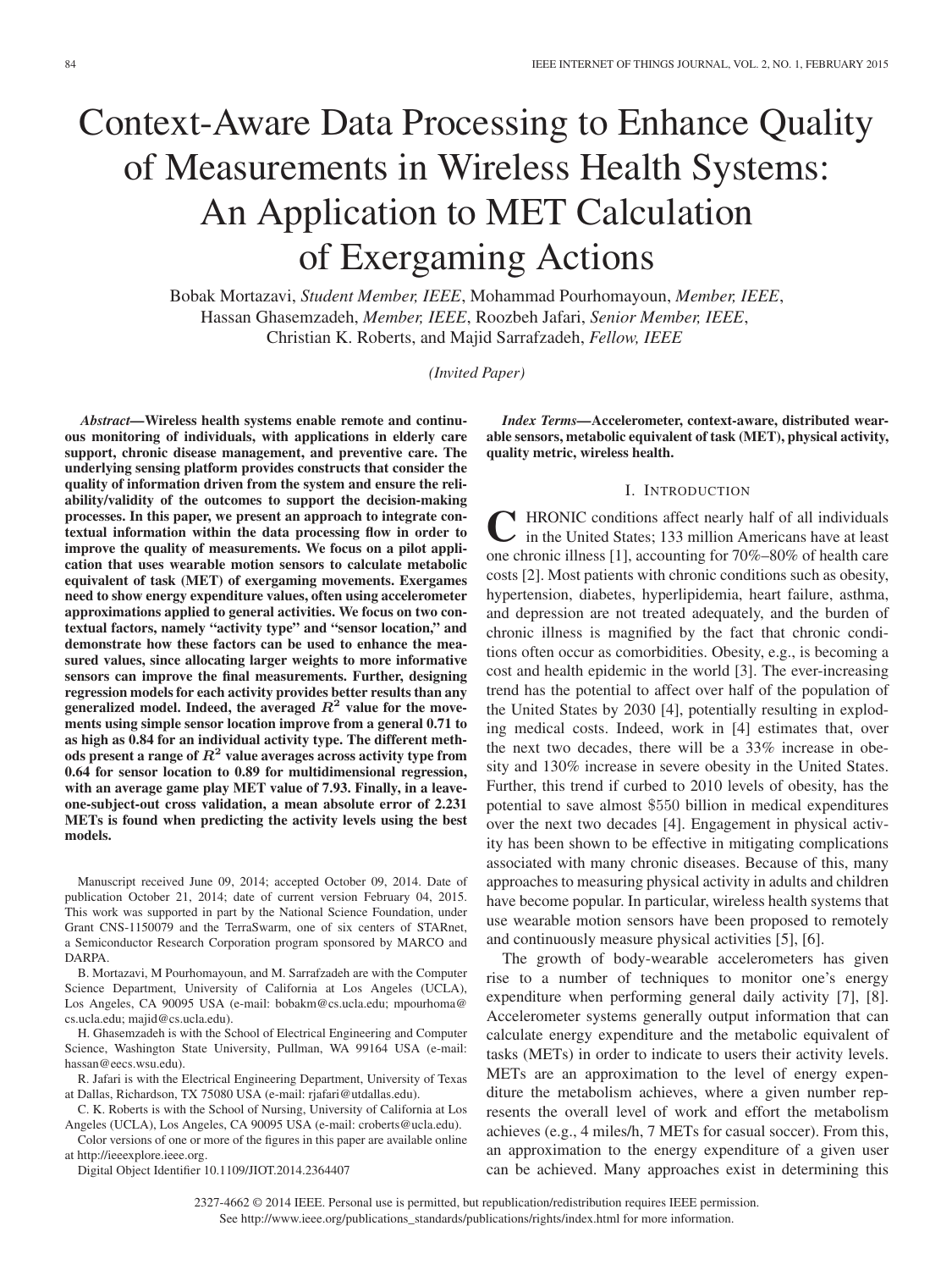information, from calculating activity intensities [9]–[11] to use proprietary counts and formulas from product manufacturers [12]. Fundamentally, as described in [13], counts are specific to brands of accelerometers and, therefore, their methods cannot easily be adapted to one another. There are more recent methods, which take their regressions and formulas from general daily activities and treadmill activities that simulate running [14], [15].

The ability to attach low-cost sensors to the body to track movements has given rise to the field of exergaming [10]. The usage of exergames, or active video games for health, to promote physical activity where there was once sedentary behavior [16]–[19] has presented results in light-to-moderate physical activity [20]. These games can affect the body composition of overweight children [21], though how exergame systems output the actual health information can vary. As exergaming through the use of accelerometers has increased in prevalence in response to the worldwide health epidemic, so has the need to approximate energy expenditure from such systems. The calculation of energy expenditure for exergaming movements using wearable accelerometer sensors, however, has not been addressed in literature previously. Precise measurements for caloric expenditure in exergaming has been calculated in a number of studies [17] that use invasive measurements of oxygen consumption  $(VO<sub>2</sub>)$  to get precise measurements of energy expenditure [16], [17], [20], [22] or heart rate [18]. Thus, the focus of this paper is to propose an approach for measuring energy expenditure of exergame movements from wearable accelerometers.

This paper will propose a framework for context-aware MET calculation. This paper takes the approach in [7], [8], [13], [23], and [24] as a basis to create an acceleration approximation to the METs [25] achieved during exergame activities in an active sports video game such as in [10]. The proposed approach, however, can be applied to any MET calculation method in order to improve its accuracy and reliability. That is, this proposed framework aims to build upon quality metrics that are important in developing wireless health platforms. In Section II, this work briefly discusses these quality metrics and describes how our MET calculation framework improves these metrics. The general theme of our quality enhancement method is contextawareness. This paper particularly focuses on two contextual factors, "activity type" and "sensor location," and attempt to incorporate such information through the data processing flow. It will present representations for each movement and sensor node to give more detailed future possibilities instead of finding only a general value for the overall usage so that future systems will not require invasive techniques to gather accurate results. This work will present MET values for the actions and overall game play for a soccer exergame, by measuring oxygen consumption during the repetition of those activities. The soccer exergame is considered due to soccer's popularity as a worldwide sport, and soccer video games are also immensely popular. For example, electronic arts's (EA) FIFA 12, a soccer video game, was the fastest selling sports video game of its time [26], whereas EA's FIFA 14 had over 5 million users for its demonstration version before the full commercial product had even been released [27].

# II. PRELIMINARIES AND RELATED WORK

Wireless health systems perform best by providing quantitative data for the desired goals of producing efficient and effective qualitative data. Desired systems must accurately measure desired features of a given system and provide metrics that can be used for various factors from quality of data processing to approximations based on applications such as caloric expenditure of a given wearable sensor system. Thus, the design of such a system must take several preliminary factors into consideration and then delve into the application specific roadblocks for each desired outcome.

## *A. Quality Metrics*

A wireless health system is typically composed of a frontend sensing platform and back-end data analytics. It is then essential that the front-end sensing platform provides constructs that consider the quality of information driven from the system and ensure the reliability/validity of the outcomes to support the decision-making processes make it through the back-end framework. In general, a comprehensive quality framework must incorporate the following metrics: 1) quality of data; 2) quality of information; and 3) quality of user, as explained later in this section. Our focus in this paper, however, is not on dealing with challenges arising from user-induced errors. In other word, dealing with quality of user is out of the scope of this paper. For the two other types of quality metrics, however, we build our MET calculation framework such that contextual information about sensors and activities are used to enhance quality of information. We also use a preprocessing algorithm to deal with noise in the sensing data.

*Quality of data:* Sensors are not perfect. They may be miscalibrated or malfunctioning, and often encounter environmental interference that can result in noisy, imprecise data. The frequency of sampling and the latency associated with delivery of a sensor reading can also impact the utility of the reading. In addition, there is a spectrum of the quality of reading that is obtainable from sensors of the same type. These concerns are related to the quality of data; metrics for describing the quality of sensor data include accuracy, timeliness, confidence, throughput, and cost. Sensors must be calibrated and validated for functionality everyday using intelligent algorithms that do not require user intervention. Such data quality metrics can be directly incorporated into our proposed framework. In this paper, we are only concerned about the effect of noise on MET measurements. Thus, as will be discussed in Section III-C, we combine the three accelerometer readings over a sliding window in order to compensate for noise.

*Quality of information:* Typically, raw data from simple sensors are interpreted and fused into higher level information that can be used by a user, health-science researchers or health-care providers to make decisions. This includes translation of raw sensor readings into movements along with their timing characteristics. The degree of utility of the derived high-level information for a particular purpose is captured by quality of information metrics. Quality of information metrics for physical activity monitoring will need to be determined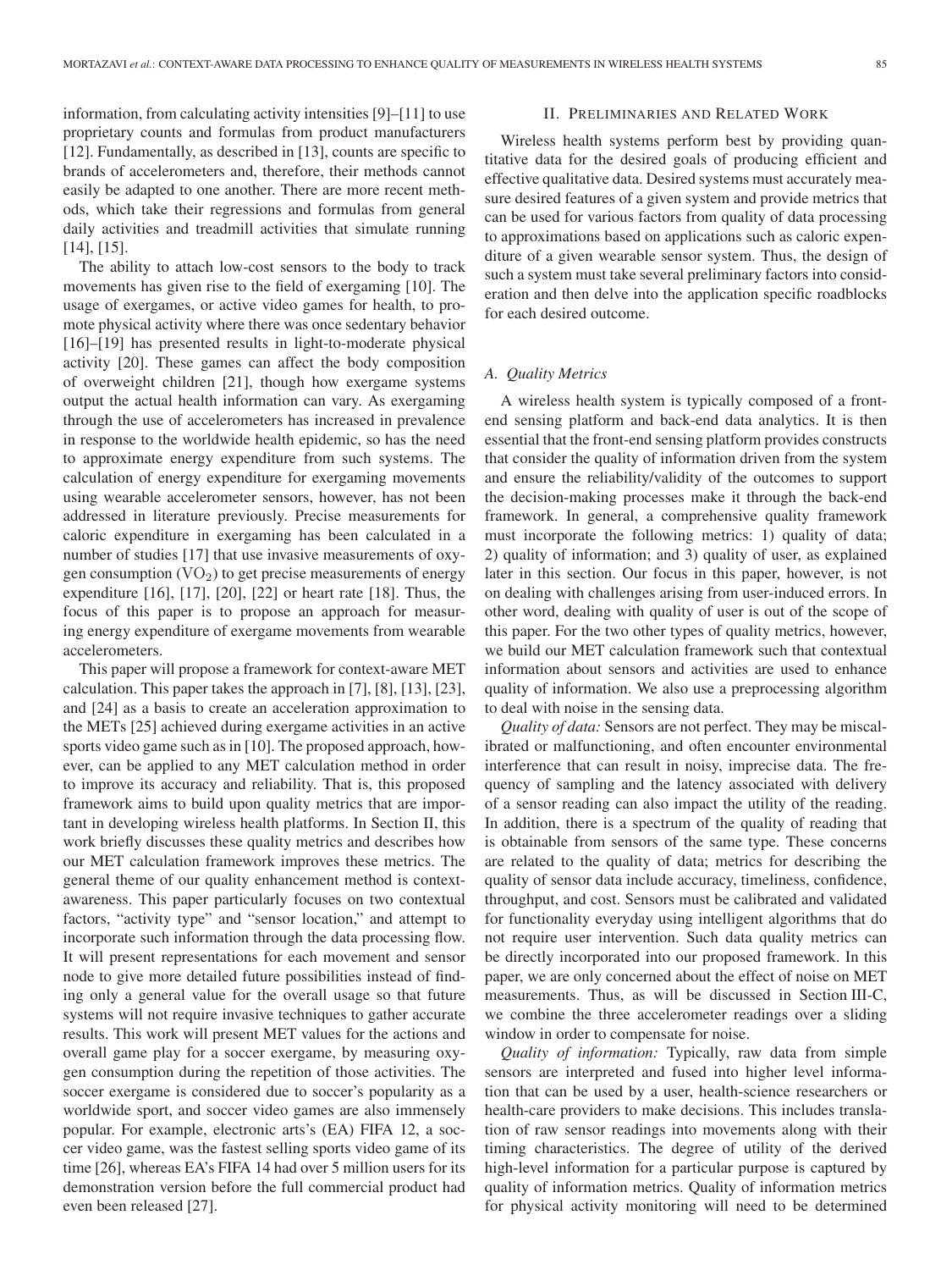and logged and validated in conjunction with gold standards. We take an approach that uses contextual data about the system to enhance quality of information and, therefore, final MET measurements. In particular, sensor locations (and their associated contributions to MET calculation and movement detection) and activity type are used to 1) develop a sensor weighing approach for MET calculation and 2) develop activity-specific MET calculation approaches.

*Quality of the user:* Human error may result in improper placement of sensors required for a specific application. The quality framework must identify potential error caused by users and provide alerts for their correction. This information needs to be further logged to assist clinicians and researchers to identify user's noncompliance. Additionally, as age-associated differences in conscientiousness exist [28] participants needs to be assessed using the conscientiousness component of the Revised NEO Personality Inventory [29] and this measure will be used to account for potential age-related discrepancies in the quality of data between younger versus older cohorts.

## *B. Research on Exergaming*

Work in [10] presented an active exergaming application as a potential solution for childhood obesity. Mortazavi *et al.* present a soccer exergame that argues intensity values from velocity calculations guarantees a certain level of physical activity. Further, Bouten *et al.* cite [9] for the method of calculating METs online, after using a regression from running on treadmills with well known MET values to present their caloric expenditure results to users. However, like many exergaming papers, such as [18], [19], and [30], the results presented do not focus on the exercise levels achieved by each activity and, instead, focus on primary goals such as cheating prevention [10], range of motion [19], or effectiveness of exergames for long-term studies [16], [18], [30].

Only a few papers, such as [31] compare the energy expenditure of particular forms of exergames. The method in [10], which is based on the well-cited IMA value calculated in [9] to show the need for movement specific regressions is based upon general daily activity movements. Kozey *et al.* [13] show that each set of movements and accelerometers has and needs their own regression formulas, in that the comparisons are unique due to accelerometer types, outputs, and movements calculated. Mortazavi *et al.* [10] use general daily activity movements for regression, this paper will run regressions on the specific soccer movements with ground truth MET values, more accurate than regression on other movements based upon assumed MET values, similar to the MET calculations in [31], but with an appropriate accelerometer approximation. Further, this work will consider accelerometer placement in the location presented in [10] for classification purposes as well as the hip and ankle, two common locations for activity monitoring [32].

# *C. MET Calculation for Exergaming*

Work in [25] compiled a compendium on physical activity, which is used to compare against several activities of physical exercise, daily living, and sports. Indeed, this compendium is the source of many approximations to physical activity in monitoring papers. Ridley *et al.* [33] have put together a compendium of energy expenditure on youth, in particular. However, neither has analyzed detailed motions and METs for those necessary in exergaming systems. In covering a wide range of general daily activities, many approximations can be used, but, in order to have a more accurate representation of exergaming, this work will collect exergaming specific movements in order to supplement such materials for future work. In particular, a comparison will be drawn between the actions of the exergaming environment and those of the actual sport it is comparing against, in this case being soccer.

## *D. Regression Models for MET Approximation*

Many devices [34] have been used and tested in several studies to predict the MET physiological variable using values from uni- and triaxial accelerometers. Kozey *et al.* [13] discusses the use of multiple regression techniques to calculate MET values of common physical activities from accelerometer output. This work shows the necessity of calculating specific regressions for specific devices and activities. In fact, the work presents the results showing approximations from the METs in [25] were, indeed, inaccurate for over 80% of the activities measured. Further, the accelerometer counts ranged from 11 to 7490, a wildly large range. The  $R^2$  value from the regression techniques developed reaches 0.65 in the best settings. As a result, work in this paper will not use accelerometer counts, but instead, raw acceleration values so that comparisons will be easier to draw for future works. Further, the regression techniques should result in comparable results if the work is considered to be accurate. Finally, work in [13] resulted in authors from [25] to update previous work with corrected formulas. This work will also show that such corrected formulas, while appropriate for general populations and activities, do not allow for great variability across users that are possible due to a number of physiological considerations.

Work in [35] discussed how there are more than 30 regression techniques that produce very different results. Hendelman *et al.* [36] discussed the differences in energy expenditure from accelerometer data resulting from inconsistencies in the calibration process, making comparing results among studies difficult. Many systems compare results from devices based on nonuniversal metrics, such as counts, which are specific to one accelerometer. This work maps specific soccer motions using regression techniques that differ according to activity, using typical accelerometer outputs in units of gravity (based on acceleration as  $\frac{m}{s^2}$  to establish MET equations for soccer exergaming activities.

Albinali *et al.* [37] began identifying improvements by using activity-specific models for regression. By capturing a variety of activities on 24 subjects, from gym activities to daily living, they see an improvement of 15% in their estimates. They show that having multiple sensors on the body to accurately capture the data improves models, but having multiple regression models and using not only actively captured data but "simulated days" helps improve results. This work will take this approach by using multiple sensors on the body, create activity-specific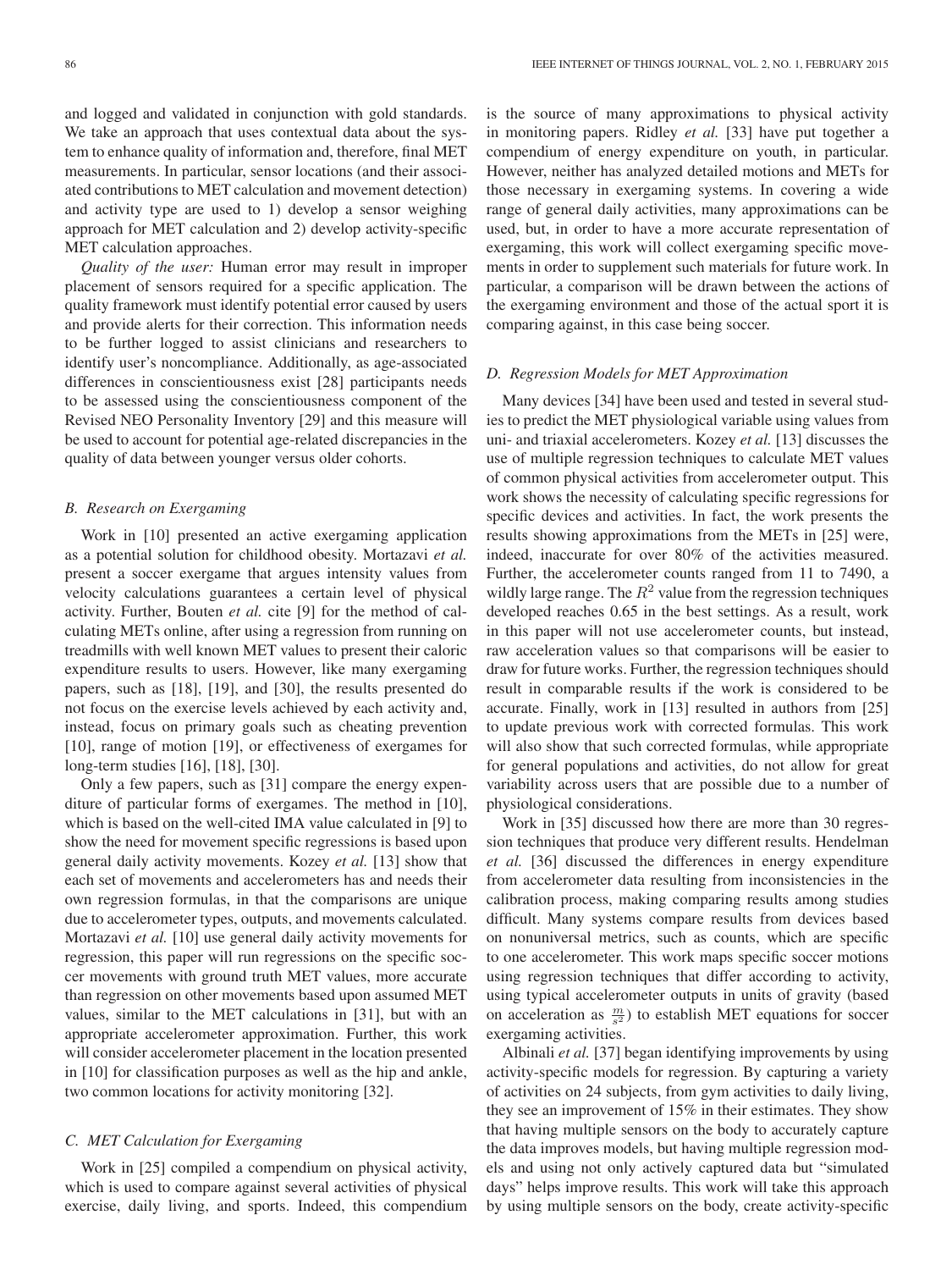regressions, and will not only capture data on each individual movement type but also a "simulated game play" session at the end of each collection trial.

Alshurafa *et al.* [38] and Crouter *et al.* [39] showed that more advanced regression models can provide even more accurate results of MET calculations. In particular, Crouter *et al.* [40] showed that using separate regressions for different classes of motions provided for more accurate results and lower mean errors. This work will adapt such methods for soccerexergaming by developing regression models for each activity identified, showing that having MET calculation equations for each activity will result in more closely related regression models than a general regression. While different types of divisions can be examined, this was chosen as it is closely related to the classification results already required in playing any such exergame.

Kozey *et al.* [13] and Lyden *et al.* [14] review evaluations of different accelerometers with counts derived from movement specific regressions. While counts will not be used, the movements specific regressions method will be applied to this work, with raw gravity values of accelerations instead of proprietary count values. In this work, the different groupings are set forth by the different movements recognized by any given system. This method, however, can be applied to any setting with any contextual information on the difference between classes (or clusters of classes) that are being considered. Taken into consideration will be the placement of the sensors, the number of sensors, and the activity intensities in order to generate more accurate expenditure values for individual movements as well as establish an MET value for exergames.

## *E. Extensions*

The methods presented in Section III are intended to demonstrate the use of contextual information, knowledge about the given movements, in order to present a stronger model for predicting energy expenditure. Readers should consider the quality metrics presented earlier along with contextual information provided from knowledge and potentially other sensors in order to improve the development of models and regressions to other applications as necessary.

#### III. METHODS

The trial run in this work, as with many initial wireless health applications, consisted of two separate phases. The first such phase is a data processing phase in which a collection protocol is set up to determine the feasibility of a given application and generate models for large-scale usage. The second phase is the processing techniques used on that data to generate those models.

# *A. Clinical Setup*

Work in this paper presents a method to approximate METs of various exergaming activities, an IRB approved study (UCLA IRB #12-000730). The approach relies on leveraging contextual information about the sensing platform in order to

TABLE I DATA COLLECTION PROTOCOL

| No. Description                                                           |
|---------------------------------------------------------------------------|
| Sit for 3 min to achieve normal breathing with metabolic cart             |
| Stand for 3 min to establish baseline rest                                |
| Run designated activity for 3 min to establish oxygen uptake for activity |
| Rest (Stand) for 3 min to establish baseline rest before next activity    |
| Repeat                                                                    |

improve MET calculations based on regression models. The purpose of the study was to develop an approximation for the METs produced when using exergame movements, in order to set up future studies analyzing body composition changes. Participants were given three accelerometers to wear, including two Gulf Coast Data Concepts  $(GCDC) + / -2g$  accelerometers worn on the hip and ankle [41], and a  $+/-5g$  Memsense IMU [42] worn on top of the foot to help simulate motion at contact with a soccer ball (and to correlate with work in [10]). Users were then attached to a metabolic cart that examines the volume of oxygen taken into the lungs during activity, a key measurement in determining actual MET values. In fact, the oxygen uptake, presented as  $\rm VO_2(ml/min)$  can result in METs given by

$$
MET = \frac{VO_2}{f \times m} \tag{1}
$$

where  $m$  denotes the mass of the user in kilograms, and  $f$  represents a factor that changes based upon the general fitness of the group analyzed, 3.5 here in the case of healthy, active adults. Six healthy male subjects between the ages of 22 and 31 were selected and ran the protocol shown in Table I.

This allowed for testing of each activity, to be described in Section III-B, and determine the oxygen uptake of each motion in order to obtain a ground truth MET value to obtain accurate caloric expenditure information for each exergaming activity. It is known that for constant load activities, a steady state is typically achieved by 3 min of exercise and to only use data after this point in analysis [43]. Fig. 1 shows an image of a user running the designated protocol for data collection. It seems, as expected, the sensors closest to the greatest point of action might correlate most closely to the resultant METs. However, we notice that in some cases the intensities are similar, such as in Fig. 2(b) for the foot accelerometer, despite the METs being different. Thus, a combination of results may produce the best value.

### *B. Exergaming Movements*

From [10], six soccer movements were selected for data collection. Those movements and their descriptions are shown in Table II. Each movement was repeated for the full 3 min. Users would perform the motions at their desired intensities (showing variability in the intensities recorded, as expected) and at roughly the same pace (enough time for users to settle and repeat the action, approximately 3 s between each action). This gives the activity intensities if one were to repeat each soccer action, which happens in many games. Repeated actions are more realistic in an exergame than a real soccer environment as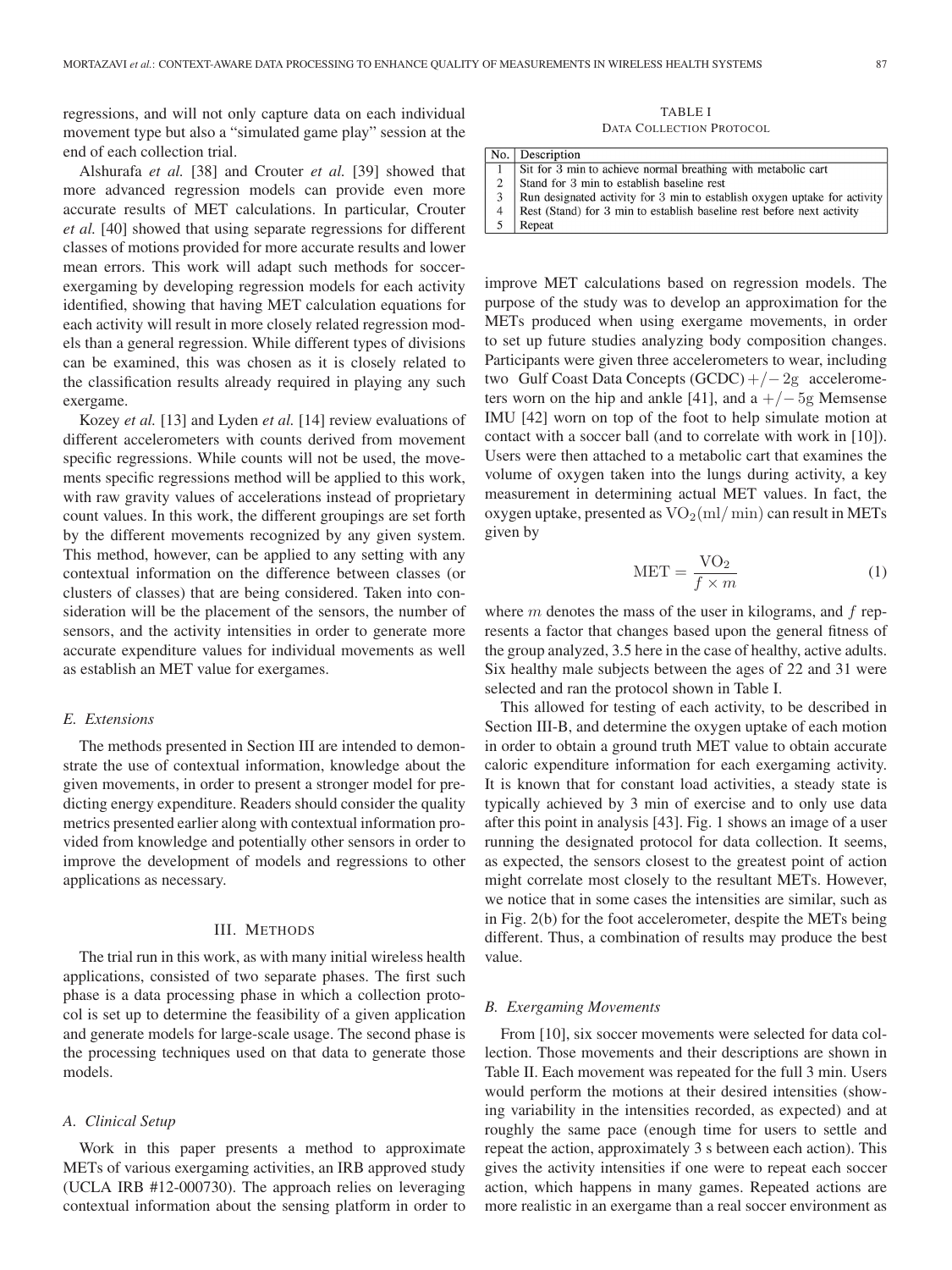

Fig. 1. Subject running trial with metabolic cart and accelerometers attached.

TABLE II COLLECTED SOCCER MOVES

| No.            | Move              | Description                    |
|----------------|-------------------|--------------------------------|
|                | Run               | Running in place               |
| 2              | Sprint            | Sprinting in place             |
| 3              | Pass              | Passing ball directly left     |
| $\overline{4}$ | Chip              | Chipping a ball up and to left |
| 5              | Medium shot       | Medium powered laces shot      |
| 6              | Full powered shot | Full swinging shot             |
| 7              | Simulated game    | Simulated exergameplay         |

the most team-play video games change the focus to the player with the ball every time the ball is passed between players on screen. However, as it is not entirely realistic to simply pass for 3 min straight, a simulated game play mode was created for the testing environment (kept the same to generate uniform results). This simulated game play ran as described in Table III, with 5-s movements and running in place for the duration of the 3-min trial, based off of an exergame like that of [10].

This set of actions simulates movement of the soccer ball in a soccer environment including a series of running actions and sprinting actions that happen throughout game play to give a more realistic overall game play MET value. It is intended to simulate a series of offensive moves and defensive running activities that occur throughout normal game play.

# *C. Context-Aware MET Approximation*

Due to the variability in any individual's breathing pattern, the  $VO<sub>2</sub>$  data were calculated in 30-s averages. As a result, the accelerometer data needed to be synchronized in the same format. Further, systems, such as [9] and [44], use a variation of either the integrated absolute values or the magnitude of the accelerometer data. For this work, the magnitude of each accelerometer is considered in order to combine the  $x$ -axis,  $y$ -axis, and  $z$ -axis for an overall intensity calculation, as well as account for the effects of gravity by setting a new baseline value for inactivity. Thus, after each axis of the accelerometer is

TABLE III SIMULATED GAME MOVEMENTS

| No. | Description                           |
|-----|---------------------------------------|
|     | Pass, pass, medium shot               |
|     | Pass, pass, strong shot               |
| 3   | Sprint for 5 s (defense)              |
|     | Pass, chip, shoot                     |
| 5   | Running, fake shot, pass, strong shot |
| 6   | Sprint for 5 s (defense)              |
|     | Sprint for 5 s                        |

averaged over 30-s windows, the magnitude of the acceleration vector is calculated by

$$
\|\mathbf{a}\| = \sqrt{a_x^2 + a_y^2 + a_z^2}.\tag{2}
$$

This value is collected for each accelerometer. Then, the peaks of each intensity point and each MET point were correlated and a regression analysis was run to determine the curve of best fit.

*1) Binary Sensor Weighting Model:* The idea behind this approach is that different sensors contribute to calculation of the MET values differently. Sensors that provide the most information regarding movements of interest can be used for MET calculation. Thus, a binary selection of the sensors will be applied to find the best subset of sensors for a particular physical movement monitoring application. Several approaches were taken in testing the best combination of sensors for the most appropriate and accurate regressions. The first is a simple selection of sensors, in which a two-dimensional (2-D) linear regression is run where

$$
MET_{reg} = \alpha_0 + \alpha_1 \cdot s \tag{3}
$$

where  $s$  is a potential combination of each sensor is given by

$$
s = \sum_{i=1}^{n} c_i \cdot s_i \tag{4}
$$

where  $i$  is the number of sensors available (e.g., 1 is hip, 2 is ankle, 3 is hip, etc.), and each  $c_i$  is 0 or 1 whether it is used or not. This method was first presented in [45]. Thus, the best regression may be selected from the most appropriate range of data. In particular, this method might be best used in relation with sensor selection techniques for other purposes, including classification [46] and power usage [47] by determining how many sensors should be necessary for any given application. In our experimental results, however, we perform an exhaustive analysis and find the MET values for all combinations of the sensors used for data collection in this study.

*2) Sensor Weighting and Activity-Specific Model:* If all the sensors will be used, then perhaps binary selection of each sensor would not produce the best results. A more complicated regression would allow for fractional constants. For this work, three nested for loops were written to range the constants  $c_i$ from 0 to 1 in this case in increments of 0.1. This included 0 and 1 so as to encompass the previous method's results as well, with all formulas saved, so that the best results could be selected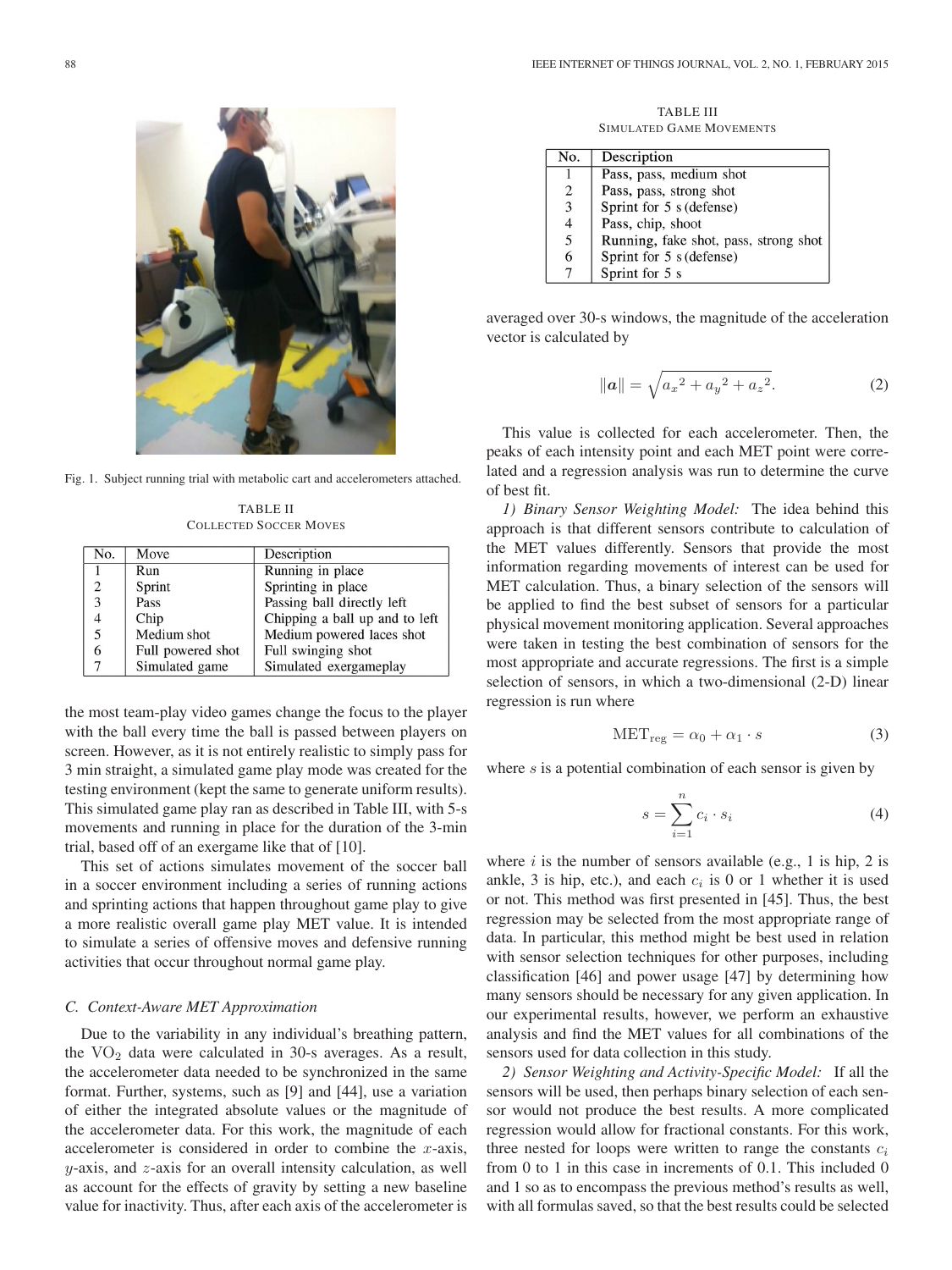

Fig. 2. User 1 values for (a) METs and magnitude of accelerations for (b) foot, (c) hip, and (d) ankle.

when the number of sensors are decided from any other application, or the best picked here. This sorting was based upon the  $R<sup>2</sup>$  value of the regression.

Once the appropriate weighting of each sensor was found, the comparison between MET and  $MET_{reg}$  can be analyzed further. As indicated in Section II, analyzing each activity independently can provide stronger regression results, rather than developing a universal model for the all movements. An extra iteration of the method indicated here is run per activity, to develop individual regression models for each activity and the simulated game play independent of each other. Thus, any future exergaming system that has a classification system, will not only identify the movement performed, but the appropriate regression model necessary to calculate the most accurate approximation of caloric expenditure. As will be shown, this activity-specific regression technique provides a much stronger linear regression for each movement.

*3) Optimal Sensor Weighting:* The sensor-weighting technique described in Section III-C.2 is a heuristic approach. Instead of weighting the regression as such, a multidimension regression can be run to select the weights in a completely variable format such that an objective function (e.g., regression error) is minimized. In this case, the MET estimations are given by

$$
MET_{reg} = \alpha_0 + \sum_{i=1}^{n} \alpha_i \cdot s_i
$$
 (5)

where the  $s_i$  are just as in the previous section. In this case, instead of looping through the c*<sup>i</sup>* and setting the weights directly, the algorithm will select the weights through a multidimensional linear regression. This approach finds the best fit by minimizing the amount of mean-square error. The method can be applied to both algorithms discussed previously. That is, the multidimensional regression can be used to optimally weight sensors either with or without integrating the "activity type." In our experimental results, we will demonstrate the accumulated improvements made by integrating the two contextual factors (e.g., sensor weighting and activity type) within the MET calculation model. A concern about such a system would be the accuracy of determining such an "activity type." If such a system is not accurate in determining the motion, then it is better to use a general approximation. The movements in this work are, however, accurately detected. The method described in [10] reaches 81% precision and 80% recall on the desired movements, while improvements on such an algorithm approach 90% [48]. Thus, it is safe to assume an "activity type" specific regression is a safe model to develop, as each movement will be identified with high accuracy.

## *D. Cross Validation*

In order to verify the strength of such regression models, one must measure its ability to predict appropriately the MET values being outputted. As a result, a leave-one-subject-out cross validation is run to verify that the model presented on the given data set can predict the appropriate MET values. In particular, for each subject, the regression model is run on the subset of data training data. Then, the testing data from the left-out subject are run. The MET from the regression model is compared against the ground truth, and the results are averaged across all users for each movement as

$$
METmove = \frac{1}{n} \sum_{i=1}^{n} |MET_i - MET_{i_{reg}}|
$$
 (6)

where  $n$  is the number of subjects in the data set.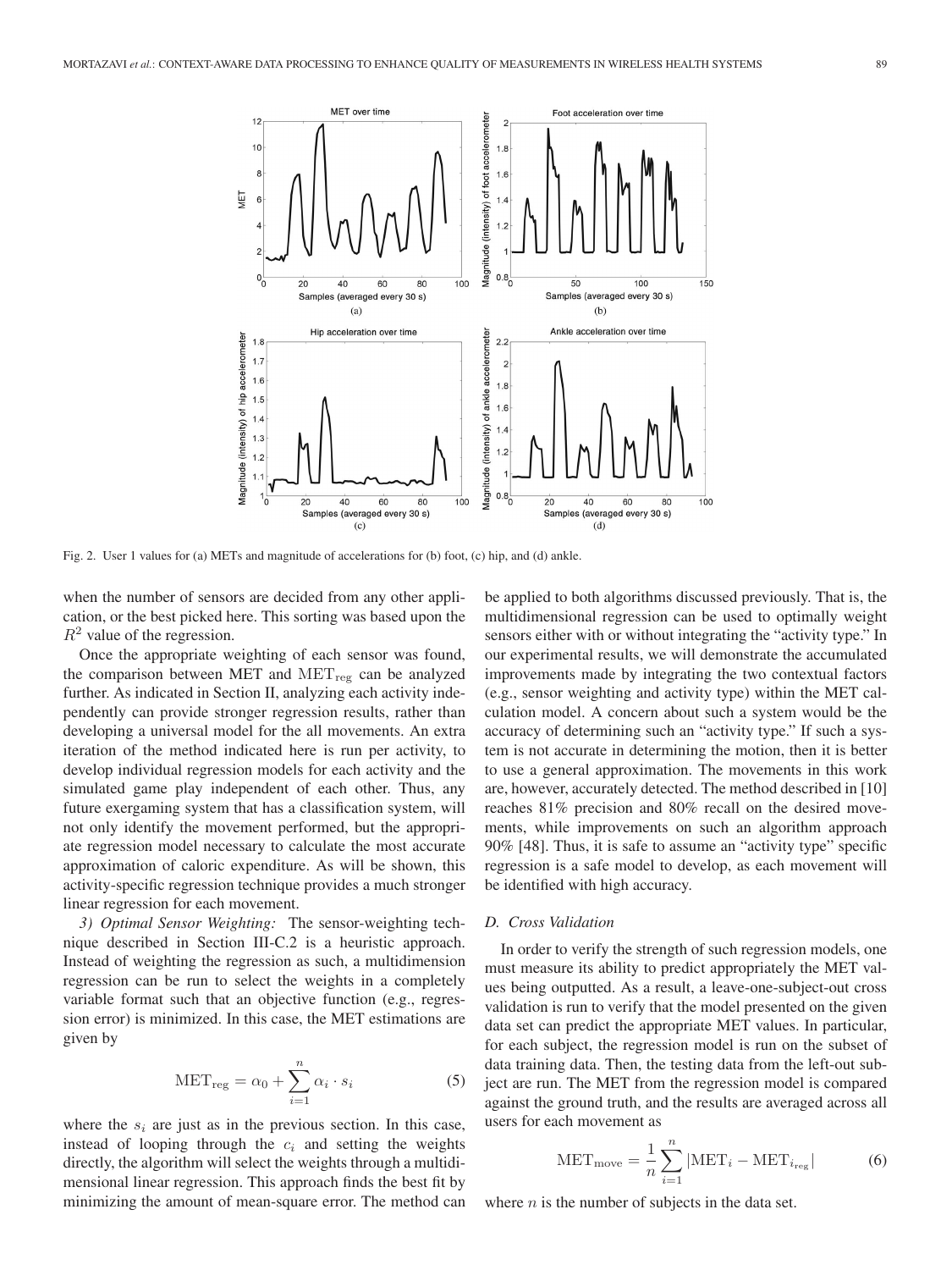TABLE IV *R*<sup>2</sup> VALUES FROM SENSOR SELECTION REGRESSION ANALYSIS

| No.            | Description                     | R2     |
|----------------|---------------------------------|--------|
|                | MET versus foot                 | 0.2431 |
| 2              | MET versus ankle                | 0.5662 |
| 3              | MET versus hip                  | 0.2342 |
| $\overline{4}$ | MET versus foot $+$ ankle       | 0.4655 |
| 5              | MET versus foot $+$ hip         | 0.3355 |
| 6              | MET versus hip + angle          | 0.7147 |
| $\tau$         | MET versus foot + $hip + ankle$ | 0.5472 |

# IV. EXPERIMENTAL RESULTS

This section covers the three processing techniques designed for this protocol. Beginning with the general sensor location problem, this section covers the progression to the generalized multidimensional technique for activity type regressions.

## *A. Binary Sensor Weighting Results*

Fig. 2(a) shows the METs as calculated from  $VO<sub>2</sub>$  data; associated accelerometer magnitudes for one of the users of the trial are shown in Fig. 2(b)–(d), respectively. Table IV shows the results of the regression run on the analysis. At each movement point, the peaks were detected after the 3-min mark and used for the polyfit regression run in MATLAB. A combination of the hip accelerometer and ankle accelerometer seems to do better than using the foot, like is used in [10]. It seems there is perhaps too much activity at the top of the foot, or rather, perhaps the peaks themselves should not be used. As can be seen in Fig. 2(b), the average intensity value over a period seems to differ from the peaks; however, this analysis is left for future work, as it does not correlate in time with the oxygen consumption, and therefore requires further analysis. The best fit line produces the following model:

$$
MET_{reg} = 5.3 \times (||hip|| + ||ankle||) - 8.6
$$
 (7)

where in this case, the magnitude of each accelerometer is summed together. The sum, or an average, would result in the same regression. A sum is taken in order to calculate the intensity at a given point in time. This follows from the plot in Fig. 3. As can be seen from the plot, there is significant variability from user to user, calculating based off of simple METs from a table such as done in [10] to derive MET formulas will not provide accurate representations unless those tabled values consider a wide enough population. Regression analysis must be run on a large number of subjects with varying levels of intensities and body composition in order to do better; however, finding the exergaming specific METs can improve approximations for those not wishing to run a clinical study. As such, a more detailed-online calculation of caloric expenditures can be run when knowing the MET values for each activity as has become clear here.

#### *B. Activity-Specific Results*

As suggested, regressions based on context information can provide stronger results. In this case, knowing the activity and



Fig. 3. Regression run on data from hip accelerometer and ankle accelerometer at peaks.

running variable weighting on each of the activities results in significantly stronger results. In Table V, we show several key factors. The first is that, some of the individual regressions shows stronger results than found in Table IV. Second, notice the generalized sensor-selection method used in Section IV-A. While results seemed strong in the general case, notice how weak the results are, in particular for certain movements like the medium strength shot. This sensor location and selection method list the best possible combination in each movement type, as depicted in Table VII. The results are not simply the hip and ankle sensors as discussed in the generalized case, but different sensors for different movements. Thus, for exergaming movements similar to other works, activity specific regressions perform better generally than overall regressions, even with problem movements such as the medium shot. When empirically determining the weighting, all the results improve generally. When developing an exergame, one can choose to use an overall regression based upon the simulated game play only, or can create formulas that are chosen based upon any classification result given. For each movement, as expected, the multidimensional regression produces the best results. In the example presented in this work, the multidimensional regression has four parameters, one being the constant, the other three being scaling factors on each of the sensors. The best parameters for each movement are listed in Table VIII. Finally, the average  $R^2$  value is calculated for each movement, including and removing the medium shot as it appears to be a problem movement. Such movements should be investigated further, needing more data for more valuable models.

#### *C. Cross Validation Results*

The results of the leave-one-subject-out cross validation are shown in Table VI. The mean absolute difference shown results in an error of about 2 METs, which would still put the general intensity levels in the correct ranges. This shows that the method and  $R<sup>2</sup>$  values show a model that can accurately predict the intensity of a new individual. The widest range of error comes in the effort put forth while running. This is likely due to the different physical conditions of the subjects, the speed with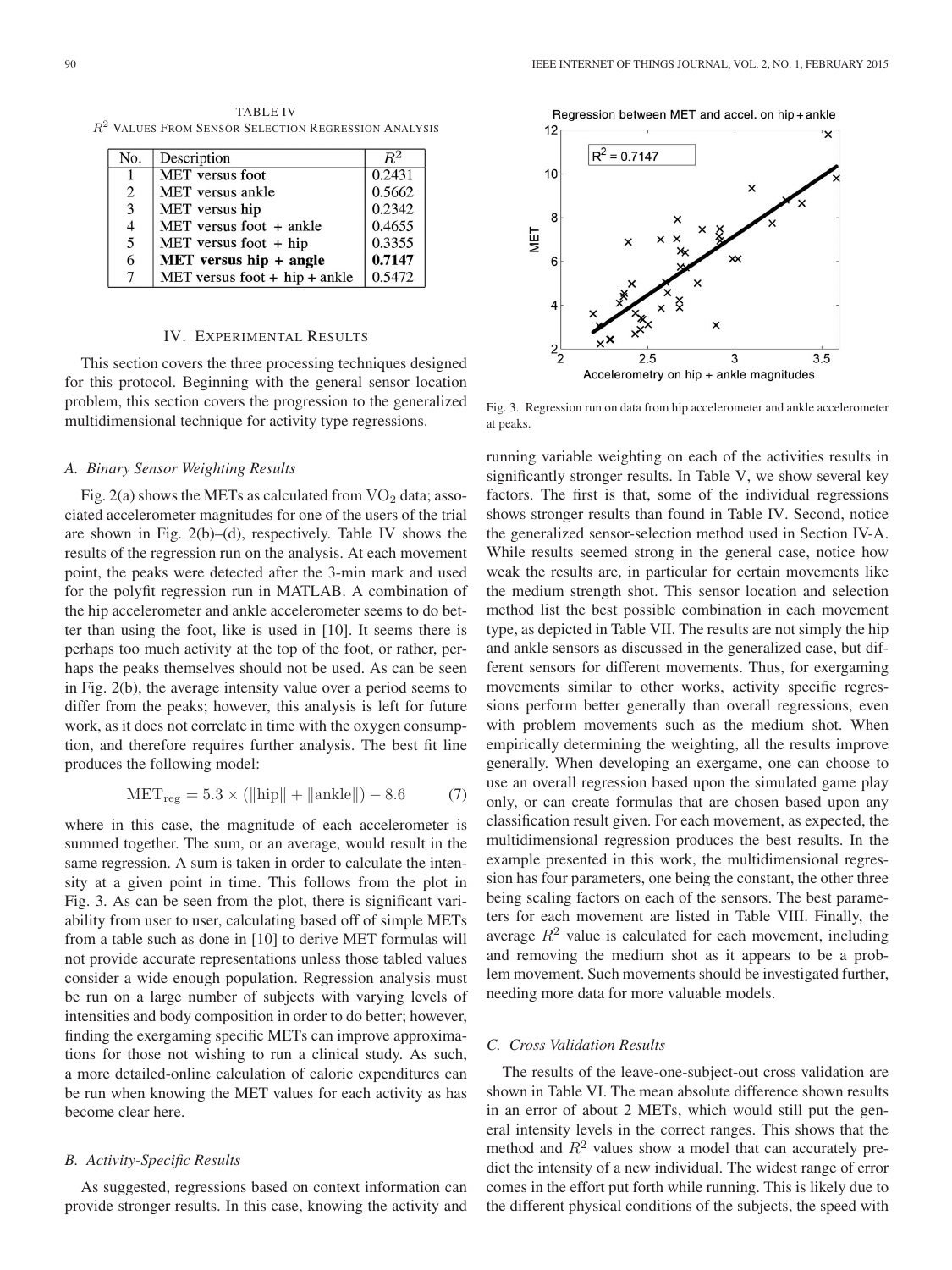| Movement                    | Run  | Sprint      | Pass | Chip | Med.<br>shot | Full<br>shot | Sim-game  | Avg. w/out med. shot | Avg.         |
|-----------------------------|------|-------------|------|------|--------------|--------------|-----------|----------------------|--------------|
| Sensor-selection            | 0.81 | 1.85        | 0.81 | J.56 | J.10         | ).66         | ∪. ≀      |                      | 0.64         |
| Variable-weighting          | 0.86 | <b>J.89</b> | 0.85 | 0.66 |              | ).68         | 0.76      | 0.78                 | 0.77<br>v. 1 |
| Multidimensional regression | 0.98 | ).95        | 0.99 | 0.75 | 0.90         | 0.94         | $_{0.78}$ | $_{0.90}$            | 0.89         |

TABLE V  $R^2$  values of best regression for each activity

TABLE VI

MEAN ABSOLUTE DIFFERENCE FOR EACH MOVEMENT USING ACTIVITY-SPECIFIC MODELS OF REGRESSION

| Run |  |                                                 |       | Sprint   Pass   Chip   Med. shot   Full shot   Sim. game   Avg. |  |
|-----|--|-------------------------------------------------|-------|-----------------------------------------------------------------|--|
|     |  | $2.336$   $2.550$   $2.021$   $2.061$   $2.107$ | 2.085 | 2.460                                                           |  |

TABLE VII SENSOR LOCATION CHOICES FOR EACH ACTIVITY TYPE IN SENSOR SELECTION REGRESSION

| No.                      | Movement  | Locations                   |
|--------------------------|-----------|-----------------------------|
| 1                        | Run       | Ankle                       |
| 2                        | Sprint    | $\text{Hip}$ + angle + foot |
| 3                        | Pass      | Ankle $+$ foot              |
| $\overline{\mathcal{A}}$ | Chip      | $\text{Hip}$ + ankle        |
| 5                        | Med. shot | $Hip + ankle$               |
| 6                        | Full shot | Foot                        |
|                          | Sim. game | $\text{Hip} + \text{ankle}$ |

TABLE VIII VALUES FOR EACH PARAMETER IN THE MULTIDIMENSIONAL REGRESSION

| No. | Movement  | $\alpha_0$ | $\alpha_{\rm{hip}}$ | $\alpha_{ankle}$ | $\alpha_{\text{foot}}$ |
|-----|-----------|------------|---------------------|------------------|------------------------|
|     | Run       | $-35.5$    | 52.6                | 10.5             | $-30.6$                |
| 2   | Sprint    | 2.83       | 18.5                | $-10.6$          | $-9.37$                |
| 3   | Pass      | 105.6      | 99.0                | $-69.7$          | $-139.5$               |
| 4   | Chip      | 14.5       | 15.7                | $-7.99$          | $-21.0$                |
| 5   | Med. shot | $-10.0$    | $-10.7$             | 7.38             | 17.4                   |
| 6   | Full shot | $-7.23$    | $-4.91$             | 9.20             | 5.40                   |
|     | Sim. game | 5.69       | $-3.17$             | 7.83             | $-7.61$                |

which they ran, and the strain this put on the body. While there is obvious room for improvement, as will be discussed further in Section V.

## *D. Caloric Expenditure*

The purpose of such MET calculations is to ultimately calculate the energy expenditure through caloric expenditure. The MET is an approximation of the metabolic expenditure of the body. Further, using a method from [49], the caloric expenditure can be extracted from this information using the following equation:

Calories = 
$$
\frac{k \times \text{MET} \times m}{200} \times t
$$
 (8)

where  $k$  is the same factor used in the MET predictions,  $m$  is the mass in kilograms,  $t$  is the time in minutes, and 200 is a scaling factor. Thus, to ultimately prove the validity of such a system, the caloric expenditure of the trial is shown in Table XI. This table shows the actual caloric expenditure achieved by the model for each given user over the course of the trial, summed over each activity (3 min per activity).

# V. DISCUSSION AND FUTURE WORK

While the regression can indicate a more accurate way of calculating METs in an online fashion while participating in exergaming activity, it may also be interesting to see a general MET value for each activity, including a comparison to what [25] uses as the corrected formulas for METs per person. Since there is great variability among individuals from height and weight to age, the corrected formula is supposed to indicate the appropriate MET for that individual. As can be seen in Table IX, the final two columns show what soccer (casual and intense) would be with the corrected models for each of the individuals involved in the study. As can be seen, there is still little variability. However, looking at the MET value of each individual for each of the actions shows great variability across the user base, a reason for needing large populations for future regressions, but also for the regressions themselves, as the basic table approximation can vary for specific actions like these of soccer exergaming, showing need for specific values for exergaming. Table X shows the average MET and standard deviations for all the movements and the simulated game. It seems the simulated game play energy expenditure can reach that of soccer, a promising result for exergaming research. Further, having an MET for each movement can allow for better realism, using such an MET calculation as a cheating prevention cutoff along with other techniques to ensure realism and activity. Finally, it is obvious that a general level of activity can be guaranteed but that specific caloric expenditure approximations may need more user information than simply accelerometer intensities. Further, movement data are necessary to better validate models of specific movements, such as the medium powered shot discussed in the Section IV. This is shown with the mean absolute error of the model predicting the METs in cross validation. It is still a more accurate model but room is clearly left for improvement.

This work presents a baseline approach to calculating the METs of a soccer exergame ranging from its movements to a simulated game play calculation. These values and the regression formula will be used as a baseline for an extended study on the overall values reached actually playing particular exergaming systems. Further, instead of signal processing simply on the peaks, perhaps an average across the climb, peak and descent of each activity can be taken. Finally, when a more accurate determination of METs achieved during exergaming is concluded upon, such a system must be re-incorporated into an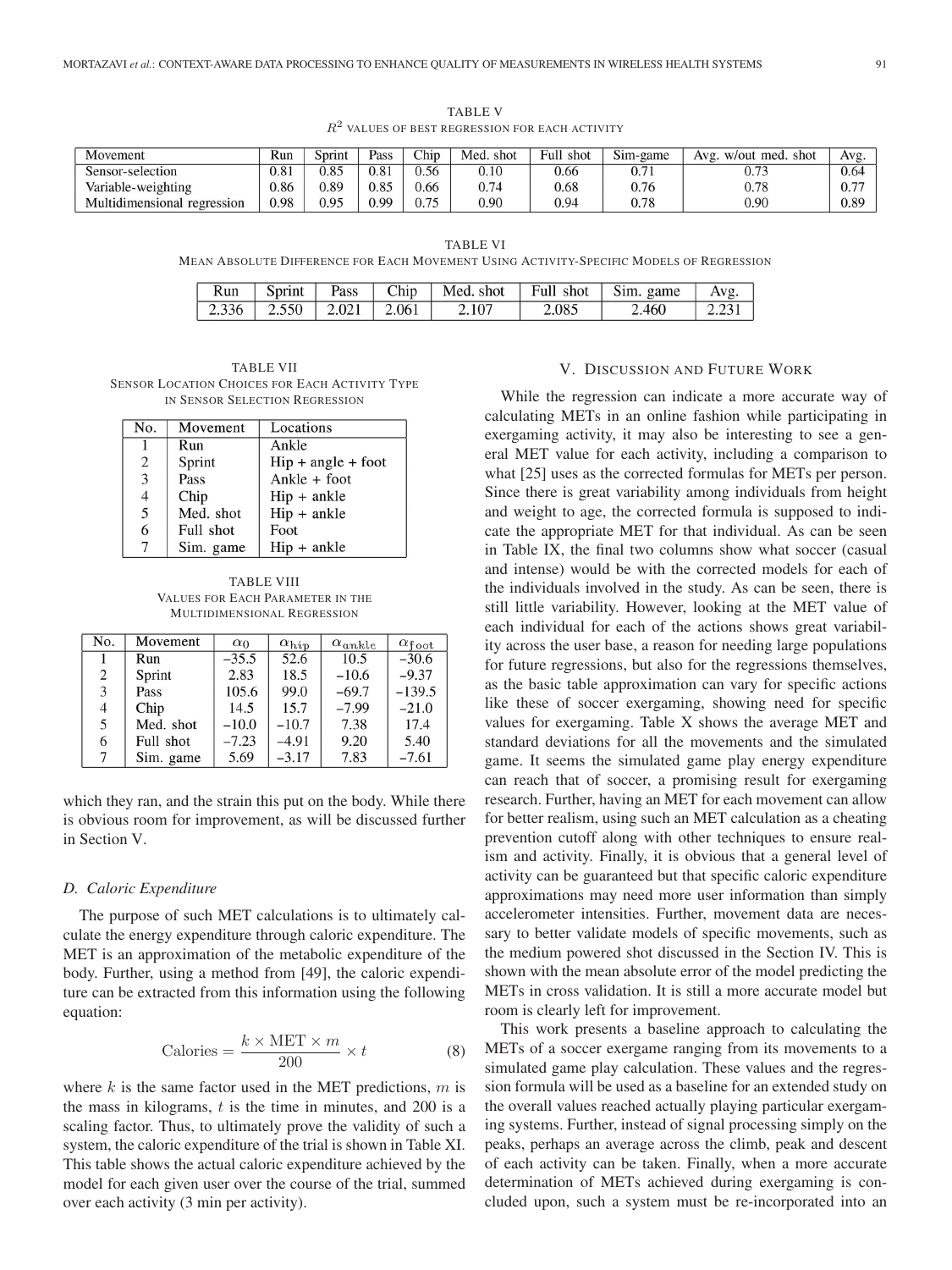| $Ht$ (cm) | $Wt$ (kg) | Age (yrs) | Run  | Sprint | Pass | Chip | Med shot | FP shot | Sim-game | Ains (light) | Ains (intense) |
|-----------|-----------|-----------|------|--------|------|------|----------|---------|----------|--------------|----------------|
| 170       | 76        | 28        | 7.91 | 1.80   | 4.40 | 6.40 | 4.97     | 7.0     | 9.66     | 7.57         | 10.80          |
| 187       | 82        | 29        | 4.20 | 7.34   | 2.29 | 6.49 | 2.97     | 5.0     | 7.29     | 7.47         | 10.68          |
| 174       | 68        | 29        | 4.20 | 8.66   | 5.06 | 4.94 | 4.11     | 7.83    | 9.82     | 7.16         | 10.23          |
| 183       | 79        | 26        | 3.80 | 7.03   | 2.60 | 3.97 | 3.11     | 6.11    | 7.49     | 7.38         | 10.54          |
| 174       | 70        | 31        | 4.54 | 6.51   | 3.49 | 4.63 | 3.17     | 4.23    | 5.74     | 7.36         | 10.44          |
| 175       | 66        | 22        | 6.89 | 8.80   | 2.80 | 3.63 | 4.14     | 5.94    | 7.60     | 6.83         | 9.75           |

TABLE IX COMPARING TRUE EXERGAMING MET VALUES WITH AINSWORTH

TABLE X AVERAGE METS FOR EACH ACTIVITY

| No. | Activity | $AVG \pm STD$   |
|-----|----------|-----------------|
| 1   | Run      | $5.26 \pm 1.70$ |
| 2   | Sprint   | $8.36 \pm 1.92$ |
| 3   | Pass     | $3.44 \pm 1.09$ |
| 4   | Chip     | $5.01 + 1.20$   |
| 5   | Med shot | $3.75 \pm 0.79$ |
| 6   | FP shot  | $6.02 \pm 1.30$ |
| 7   | Sim-game | $7.93 \pm 1.55$ |

TABLE XI CALORIC EXPENDITURE ACHIEVED BY EACH USER DURING THE TRIAL

|      |               |               |               |   | ◟ |
|------|---------------|---------------|---------------|---|---|
| ries | 200<br>$\cup$ | $\sim$<br>ب پ | $\sim$ $\sim$ | ◡ |   |

exergaming system to give accurate long-term caloric expenditure calculations for users of these exergaming systems, in particular due to the heavy importance placed on sensor location for classification techniques as the primary requirement for many of such systems. Variability must be better modeled into such systems. When conducted in a laboratory setting perhaps, the body strains more by wearing the oxygen equipment. Variability needs to account for more users, different factors on the actual MET value, and account for users becoming more efficient over time. Further, this variability can be compared over population ranges. The data in this study are taken from healthy young adult subjects. Separate models can be created for overweight/obese adults, and for healthy and overweight/obese children as well, in order to create an even more general framework for MET approximations across all population types. Finally, the sensor selection approach indicated here can be further analyzed, such as in [50], in order to reduce the computational complexity and power optimization. As was seen here, the power optimization can be improved by roughly onethird to two-thirds depending on the movements monitored and sensors desired.

The MET and caloric expenditure information presented in this work are applicable to exergaming and other physical activity monitoring tools with the use of accelerometers. This information should be provided to a user in order to better represent their physical activity information. Further, this data can be transmitted to any user's clinical professional. Doctors can use this information to assess the length of time playing video games, the activity levels achieved playing those games, and using this information to better assess the physical activity levels achieved with real data instead of simple questions asked in periodic checkups.

### VI. CONCLUSION

This work developed a procedure and a regression technique to determine the METs achieved when participating in soccer exergaming. Several sensor locations were tested, as well as results compared with the individual locations and the fusion of multiple locations. Further, by using context information, stronger correlations can be determined when the activity information is given. Each individual movement regression results in a stronger model for approximation than any of the generalized formulas. This work produces an oxygen consumption data set for exergaming activities and produces METs of each particular action, instead of general use values. Instead of using table values to approximate METs and create a regression from this, this work used actual volume of oxygen uptake to determine an accurate representation of the METs found. Finally, this paper also concludes that soccer exergaming can reach an MET value of 7.93 even across variable subjects, which is roughly the same as the predicted value for actual light/casual intensity soccer.

#### **REFERENCES**

- [1] S. Wu and A. Green, *Projection of Chronic Illness Prevalence and Cost Inflation*. Santa Monica, CA, USA: RAND Health, 2000, p. 2000.
- [2] T. Bodenheimer, E. H. Wagner, and K. Grumbach, "Improving primary care for patients with chronic illness," *JAMA: J. Amer. Med. Assoc.*, vol. 288, no. 15, pp. 1909–1914, 2002.
- [3] D. Withrow and D. Alter, "The economic burden of obesity worldwide: a systematic review of the direct costs of obesity," *Obesity Rev.*, vol. 12, no. 2, pp. 131–141, 2010.
- [4] E. A. Finkelstein *et al.*, "Obesity and severe obesity forecasts through 2030," *Amer. J. Prev. Med.*, vol. 42, no. 6, pp. 563–570, 2012.
- [5] F. Pitta *et al.*, "Characteristics of physical activities in daily life in chronic obstructive pulmonary disease," *Amer. J. Respir. Crit. Care Med.*, vol. 171, no. 9, pp. 972–977, 2005.
- [6] M. Buman *et al.*, "Estimated replacement effects of accelerometerderived physical activity and self-reported sleep duration on chronic disease biomarkers," *J. Sci. Med. Sport*, vol. 15, p. S76, 2012.
- [7] G. Plasqui, A. Bonomi, and K. Westerterp, "Daily physical activity assessment with accelerometers: New insights and validation studies," *Obesity Rev.*, vol. 14, no. 6, pp. 451–462, 2013.
- [8] S. Liu, R. Gao, and P. Freedson, "Computational methods for estimating energy expenditure in human physical activities." *Med. Sci. Sports Exercise*, vol. 44, no. 11, p. 2138, 2012.
- [9] C. V. Bouten, K. T. Koekkoek, M. Verduin, R. Kodde, and J. D. Janssen, "A triaxial accelerometer and portable data processing unit for the assessment of daily physical activity," *IEEE Trans. Biomed. Eng.*, vol. 44, no. 3, pp. 136–147, 1997.
- [10] B. Mortazavi *et al.*, "Near-realistic motion video games with enforced activity," in *Proc. 9th Int. Conf. Wear. Implant. Body Sensor Netw. (BSN)*, 2012, pp. 28–33.
- [11] M. Ermes, J. Parkka, J. Mantyjarvi, and I. Korhonen, "Detection of daily activities and sports with wearable sensors in controlled and uncontrolled conditions," *IEEE Trans. Inf. Technol. Biomed.*, vol. 12, no. 1, pp. 20–26, 2008.
- [12] S. E. Crouter, K. G. Clowers, and D. R. Bassett, "A novel method for using accelerometer data to predict energy expenditure," *J. Appl. Physiol.*, vol. 100, no. 4, pp. 1324–1331, 2006.